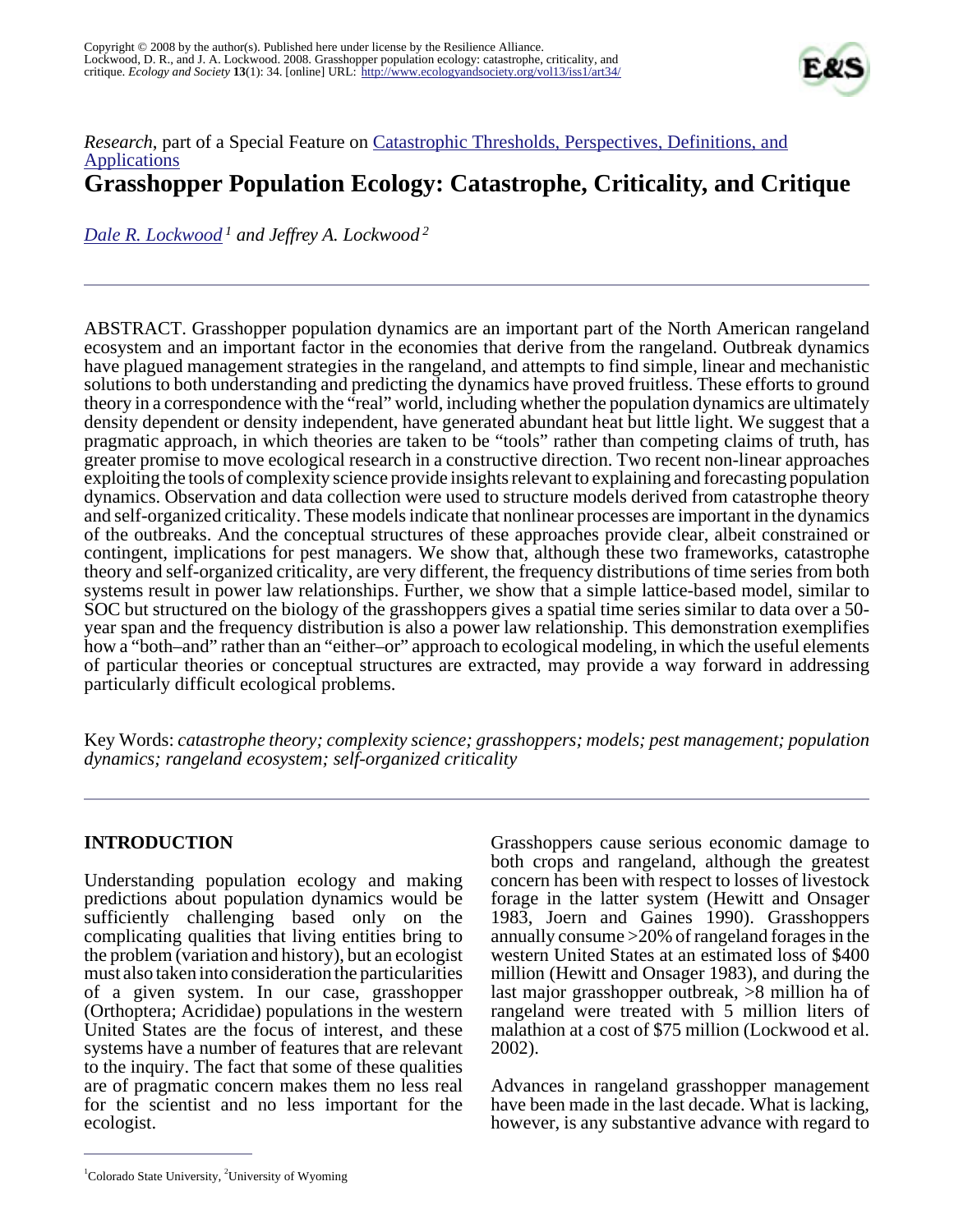state and federal forecasting of rangeland grasshopper population dynamics that would allow limited resources to be acquired, allocated, and applied in an optimal manner.

Pest management systems are as reactive—and no more proactive—than they were 25 years ago. Crude, ground-based surveys are still the mainstay for generating maps based on a current year's infestations, and these maps serve as the only tool for "predicting" future dynamics under the assumption that whatever conditions prevail in the present are a plausible forecast of the following year. However, such forecast maps have proven notoriously unreliable, as infestations disappear without human intervention and others arise from lands with no evidence of infestation in the previous year (Lockwood and Schell 1995). As such, the population ecology of rangeland grasshoppers remains perhaps the weakest link in a network of pest management systems that encompass millions of square kilometers of grasslands.

Given the extensive and heterogeneous qualities of rangeland habitats that grasshoppers may infest, the enormous range of ecological and biological qualities that these insects exhibit, and the spectrum of human concerns that define and constrain scientific investigation (e.g., the goals of protecting endangered and non-target species, conserving economically beneficial processes, and protecting socioeconomically valuable resources), we suggest that a single, universal approach to population dynamics is extremely unlikely to produce valuable insights or useful forecasts. Perhaps there is some universal equation that captures the fundamental processes of population growth and decline, but the ecological, economic, and political contingencies of pest management in semi-natural settings strongly suggests that a pluralistic approach to modeling is defensible. As such, the driving question should not be, "What is the objectively right model for grasshopper population dynamics?" but "Under what conditions is a particular model useful for grasshopper population management?" This pragmatic, "toolbox" approach has led us through a series of investigations that have provided analytical methods with the potential of providing a basis for understanding and forecasting grasshopper population dynamics while revealing the limits of, or contingencies within, various conceptual and mathematical frameworks. This paper builds on and integrates established models of grasshopper population dynamics based on

catastrophe theory and self-organized criticality (SOC) (Lockwood and Lockwood 1989, 1991, 1997).

### **BIOLOGY OF GRASSHOPPERS**

Taxonomic diversity is one of the greatest challenges with regard to developing population models of rangeland grasshoppers. In the western United States, the family Acrididae includes four subfamilies: Gomphocerinae, Melanoplinae, Oedipodinae, and Romaleinae. Each of these taxa has general tendencies that would make treating the entire family as a single, ecological entity problematic (e. g., gomphocerines are almost all gramnivores, whereas melanoplinae are most often forbivores). Moreover, differences among species within subfamilies may be profound (e.g., *Melanoplus sanguinipes* flies long distances, consumes dozens of forbs and grasses, and can produce 400 eggs/ female, whereas *Hypochlora alba* is flightless, feeds only on *Artemisia*, and produces 40 eggs/female; Pfadt 2002). This diversity is particularly problematical considering that all long-term data sets for rangeland grasshoppers lump the species into a single taxonomic grouping. There are more than 400 species of acridids on western grasslands and shrublands (Capinera et al. 2005), with 113 species documented in Wyoming, where the most comprehensive faunal surveys have been conducted (Schell and Latchininsky 2006). So, let us briefly consider the biological parameters that may be most important to understanding the constraints of grasshopper population models (where "grasshopper population" is taken to mean, by virtue of the available data, the assemblage of all acridid species).

Rangeland grasshoppers range from the nearly monophagous (e.g., *Melanoplus bowditchi* feeds almost exclusively on silver and sand sagebrush) to the extraordinarily polyphagous (*Melanoplus bivittatus* feeds on a remarkable diversity of grasses, cereals, mustards, legumes, and composites) (Chapman 1990, Pfadt 2002). Perhaps  $10$  to  $15$ species comprise the major rangeland pests, capable of reaching high densities and feeding on economically valuable plants (Capinera and Sechrist 1982, Pfadt 2002). However, there are also some economically beneficial species that feed on noxious weeds (e.g., *Hesperotettix viridus* preferentially consumes snakeweed, a plant poisonous to livestock).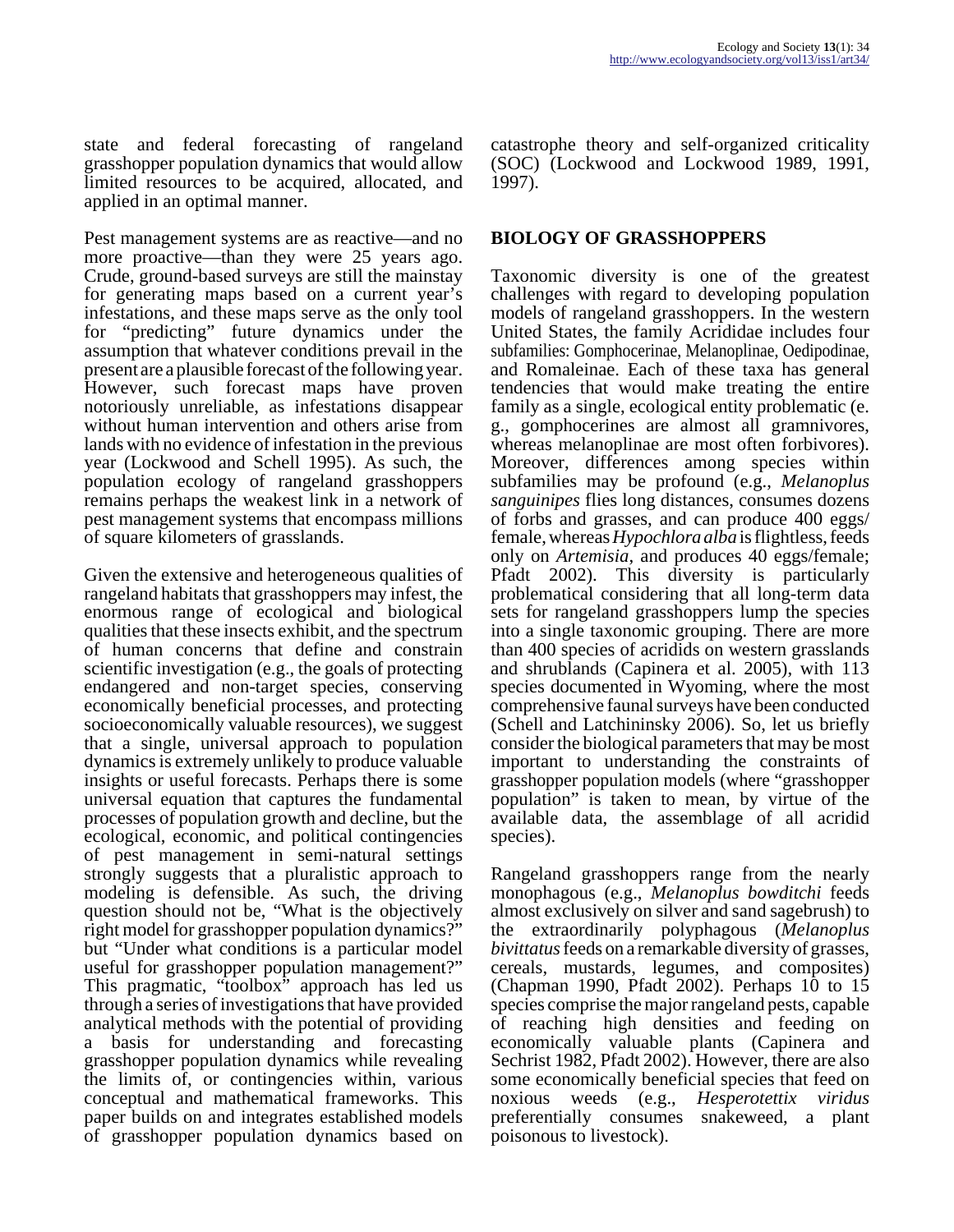With respect to reproduction, most rangeland grasshoppers are univoltine, although a few species may produce two generations per year in warmer habitats and years, and some alpine species require 2 years to complete a single generation (Pfadt 2002). Depending on the species, grasshoppers oviposit clusters of three to 200 eggs in the soil, with a female producing from one to six pods. The eggs typically overwinter (diapause) in the soil, although a few species hatch in late August and the nymphs overwinter. Hatching takes place from early May to mid August (the hatching window for any particular species being 2 to 4 weeks). After hatching, a grasshopper nymph passes through four to five instars, with each stage lasting 4 to 7 days, depending on the species and the temperature. Adult females typically have a 1- to 2-week preoviposition period, during which they mate, and eggs develop internally.

The movement of grasshoppers is a function of both walking, hopping, and flight. Mark–recapture studies suggest that movement of late-instar nymphs and young adults yields a net displacement of 3–5 m/d, with a tendency for individuals to move in an upwind direction (Narisu et al. 1999). However, some species move much longer distances, particularly when they are in crowded conditions. This density–movement relationship is most pronounced in the Old World locusts, although some North American grasshoppers, such as *M. sanguinipes*, also form swarms that can travel 50 to 100 km/d (Pfadt 2002).

In all life stages, rangeland grasshoppers are subject to a wide variety of predators (primarily insects, mammals, and birds), parasites (coleopteran, hymenopteran, and dipteran parasitoids, as well as nematodes), and pathogens (principally viruses, fungi, and protozoa; the extent to which diseases affect the egg stage is uncertain). Survivorship is a function of temperature, such that the slower the development of the grasshoppers before reproduction, the greater the mortality suffered by that particular generation. Direct effects of abiotic factors on grasshopper survival are also important, with lethally cold conditions reducing populations in the spring and fall, and heavy rains killing young nymphs. Interactions between biotic and abiotic factors may be most important in terms of grasshopper mortality (Lockwood 1990a). For example, in a wet spring, nymphs may have a difficult time consuming enough nutrients from water-laden plant tissues, heavy rains can physically

damage the immature grasshoppers, and fungal pathogens are favored when relative humidity is high (Streett and McGuire 1990). Population density of rangeland grasshoppers is often fewer than three individuals per  $\overline{m}^2$ , but during an outbreak, densities of  $20-50/m^2$  across tens of thousands of hectares are common (Schell and Latchininsky 2006).

The density and diversity of grasshoppers within an area is a function of the topography, soil, and vegetation (Kemp et al. 1990, Schell and Lockwood 1997). It is not unusual to find 15 to 30 species within a hectare of rangeland, although an assemblage often has one or two species comprising one- to twothirds of the individuals. These dominant species are most often pests, and it appears that reproduction of other, less common species effectively coat-tails on the saturation of predators that comes with high densities of the primary species.

One means of summarizing the complexity of rangeland grasshopper ecology is to attempt to construct a food web based on the best available information concerning trophic relationships. Our efforts to formulate such a framework (Fig. 1) illustrate the absurdity of attempting to develop a population model of these insects based on a simple mechanistic approach. Clearly, a differential equation model of rangeland grasshopper population dynamics would be an exercise in reductionistic frustration. As we pointed out in our earlier work, assuming that there are 30 grasshopper species in one of seven developmental stages (eggs, five nymphal instars, and adults) that interact with 40 different predators, parasites, and pathogens, and live on rangeland vegetated by 30 plant species, there are more than 20 000 direct relationships affecting the system, and more than a billion indirect relationships (many of which play significant roles; Joern and Gaines 1990). If only 1% of the direct interactions are mechanistically important, ecologists would need to develop and parameterize 200 mathematical expressions.

### **CONVENTIONAL SOLUTIONS TO THE PROBLEM OF POPULATION DYNAMICS**

Rangeland grasshoppers exhibit "boom and bust" or outbreak dynamics. In any one year, the population of nymphs and adults may be orders of magnitude larger than the previous year's values,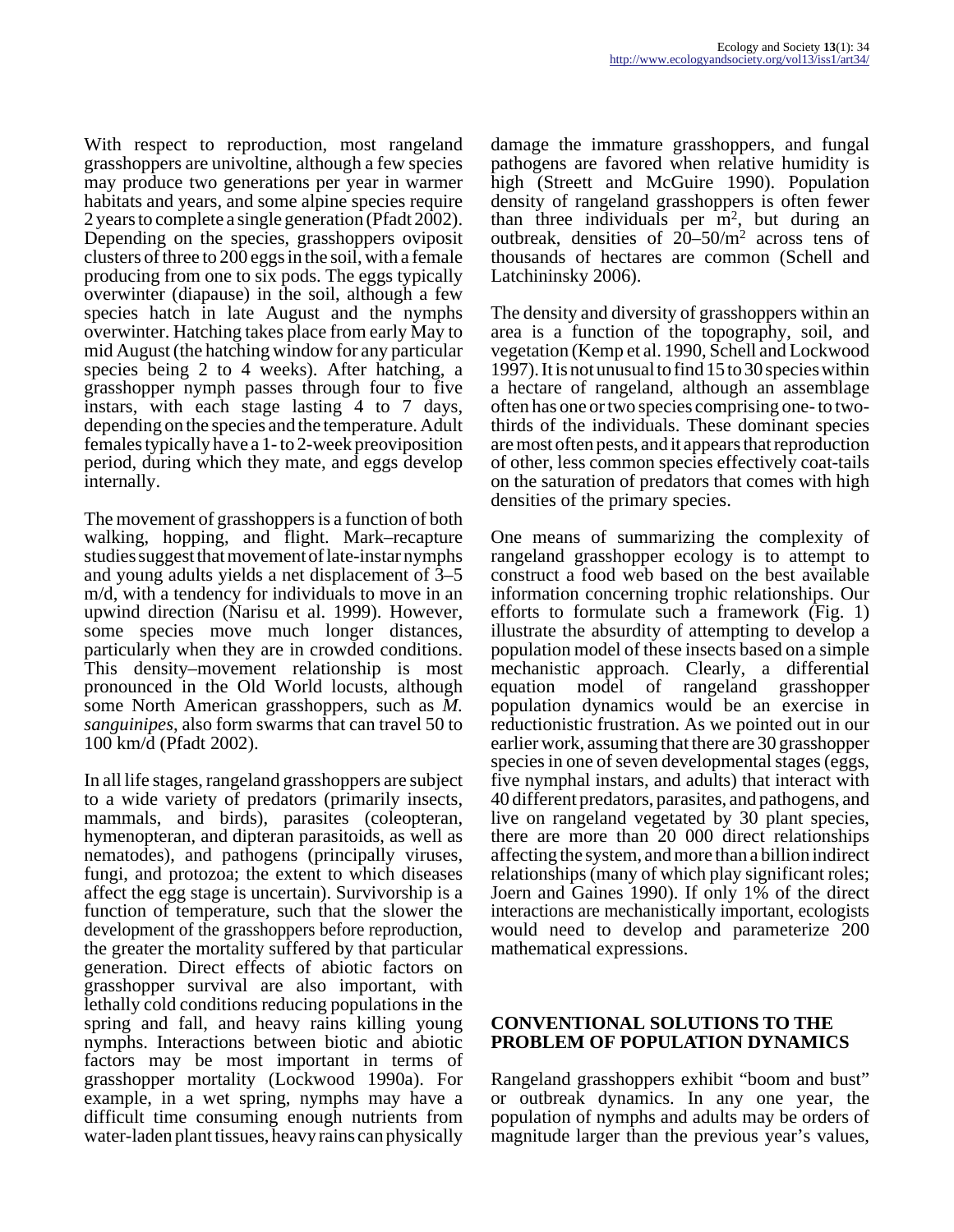**Fig. 1.** The food web of 58 species of rangeland grasshoppers in Wyoming. Each node represents a single species or a set of closely related species. The yellow represents grasshoppers, blue represents birds, tan represents mammals, purple represents pathogens, pink represents insects, nematodes, and spiders (parasites, parasitoids, and predators), red represents hyperparasites, and green represents plants. Gray nodes represent non-living material including leaf litter, dung, and dead arthropods. Although the food web is a directed graph, we omit the arrows signifying direction in the figure due to the density of edges. Note that there are loops present in the figure where cannibalism occurs (which is distiguished from necrophagy, represented in the gray nodes). This food web is necessarily incomplete as only links found in primary literature have been included (Peterson 1955, Lavigne and Pfadt 1966, Banfield 1974, Bekoff 1977, Ritchie 1978, LaChapelle et al. 1984, Pierce and Peek 1984, Arjo and Pletscher 1999, Pfadt 2002).

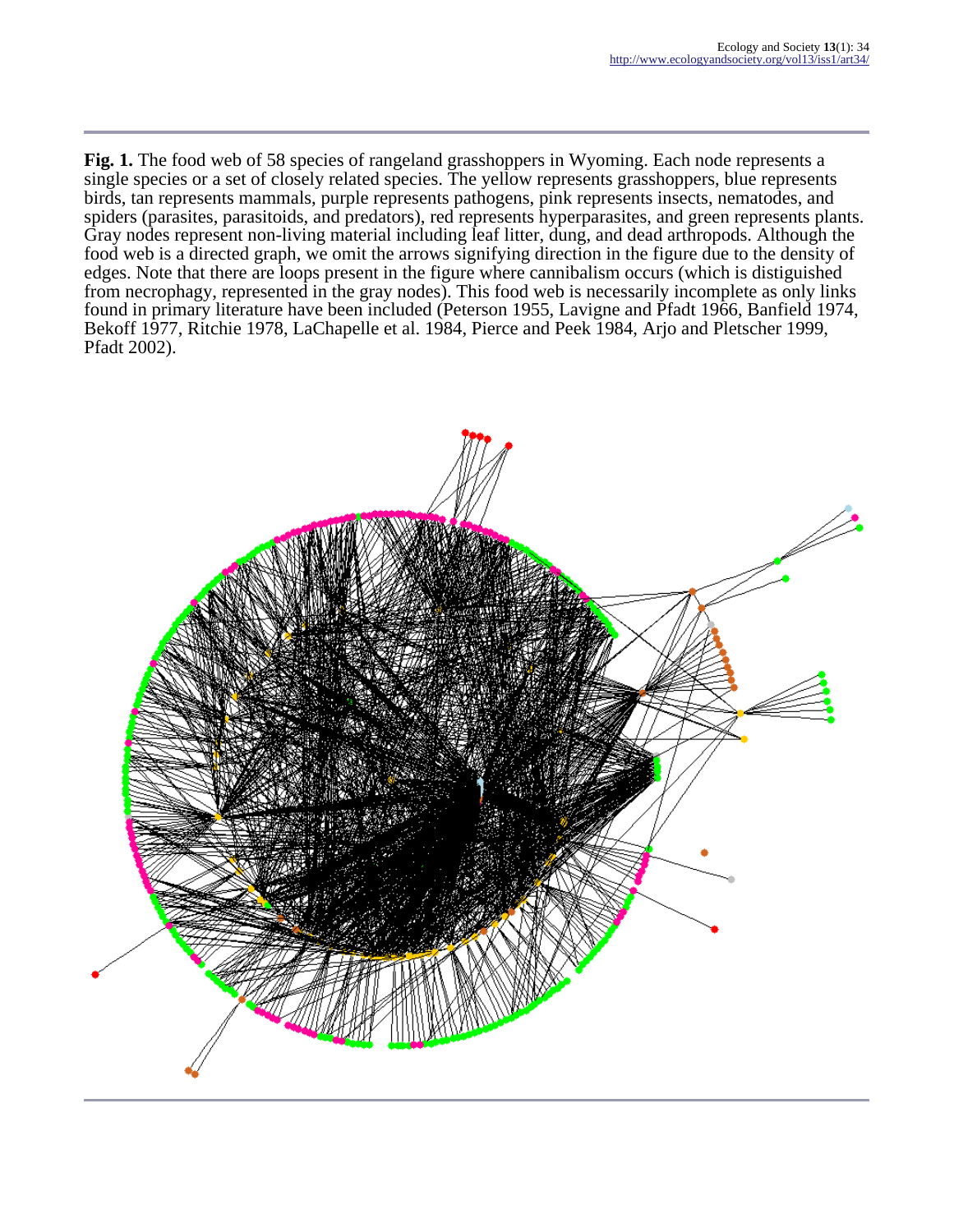and in the following year, the population may crash with very few individuals remaining. Rangeland grasshopper outbreaks are highly structured with respect to space, exhibiting many small outbreaks and a few large-scale infestations (see supplemental material). These outbreaks occur at different locations from one year to the next, although a few locations see repeated and prolonged outbreaks.

The theory of population dynamics is largely focused on the regulation of population densities. A dichotomy has existed for years regarding the nature of the control on populations with densityindependent and density-dependent processes each being championed. Recently it has been argued that density dependence is the only means for population regulation (Turchin 1995). The general model proposed by Turchin is of the form,

$$
r_t = f(N_{t-1}, N_{t-2}, \ldots) + \varepsilon_t \tag{1}
$$

where  $r<sub>t</sub>$  is the per capita growth rate and  $f$  is a function of the population at one or more previous generations (explicitly accounting for lags) and all density-independent effects are treated as additive and independently distributed normal random variables. However, it is not clear that the densityindependent effects can be segregated into a single term and are not intrinsically coupled to the function *f* as controlling the parameters of the function (e.g., a density-independent effect such as rainfall may foster fungal disease, the spread of which is density dependent). In addition, evidence suggests that the normalcy assumptions about environmental effects are not supported by data (Mandelbrot and Wallis 1969, Vattay and Harnos 1994, Pelletier 1997) and that there are serious potential consequences for assuming a normal distribution for environmental effects (Cuddington and Yodzis 1999, Morales 1999). That density-dependent processes can produce stable equilibria, cycles, and chaos does not imply that the variability in populations is caused predominantly by density-dependent functions (Hall 1988).

Philosophically, there seems little wrong with considering the absolute limit on a population to be a function of its density, yet there is no reason why density-independent processes cannot limit populations as well. Such factors could, in principle, keep a population from ever reaching the point at which density-dependent regulation is relevant. In fact, various studies can account for significant densityindependent factors in populations of insect species (Andrewartha and Birch 1954, Price and Clancy 1986, Swetnam and Lynch 1993, Ylioja et al 1999).

Berryman (1987) provides a simple structure for defining outbreaks and provides a simple model of the dynamics of populations based on the logistic equation. His equation is a variation of the general form discussed by Turchin (1995) with the absence of a noise term. This equation can result in simple equilibrium dynamics, periodic cycling, or chaos in discrete form. In the continuous form, it results in generally simple equilibrium dynamics. The model is extended to include a third-order population term that results in two stable equilibria and an unstable equilibrium. This form is very similar to the model presented by Lockwood and Lockwood (1989, 1991). As the parameters of the expression vary, the population can shift from a bistable system to a single equilibrium with the equilibrium value determined by the parametric values.

Experimental models generally focus on densitydependent factors. For example, Belovsky and Slade (1995) created an artificial environment for two species of grasshoppers and monitored the population densities. The experimental setup included high densities of *M. sanguinipes* and *M.* femurrubrum in cages with a basal area of 0.1 m<sup>2</sup>. These cages, of course, excluded all large predators and most other arthropod predators, parasites, and competitors. They also artificially constricted the behavior of the grasshoppers, as both species are long-distance dispersers. Under such conditions, density dependence via food limitation was found. It remains an open question as to whether the numerous factors excluded from the study play a more significant role in regulating the population dynamics on scales that are more realistic for individuals and populations.

Other studies demonstrate a link between populations of grasshoppers and exogenous factors. In North American rangelands, weather has been shown to be important to population regulation of grasshoppers (Capinera and Horton 1989, Fielding and Brusven 1990, Skinner and Child 2000). Similar results are shown for grasshopper populations on the Indian subcontinent (Karpakakunjaram et al.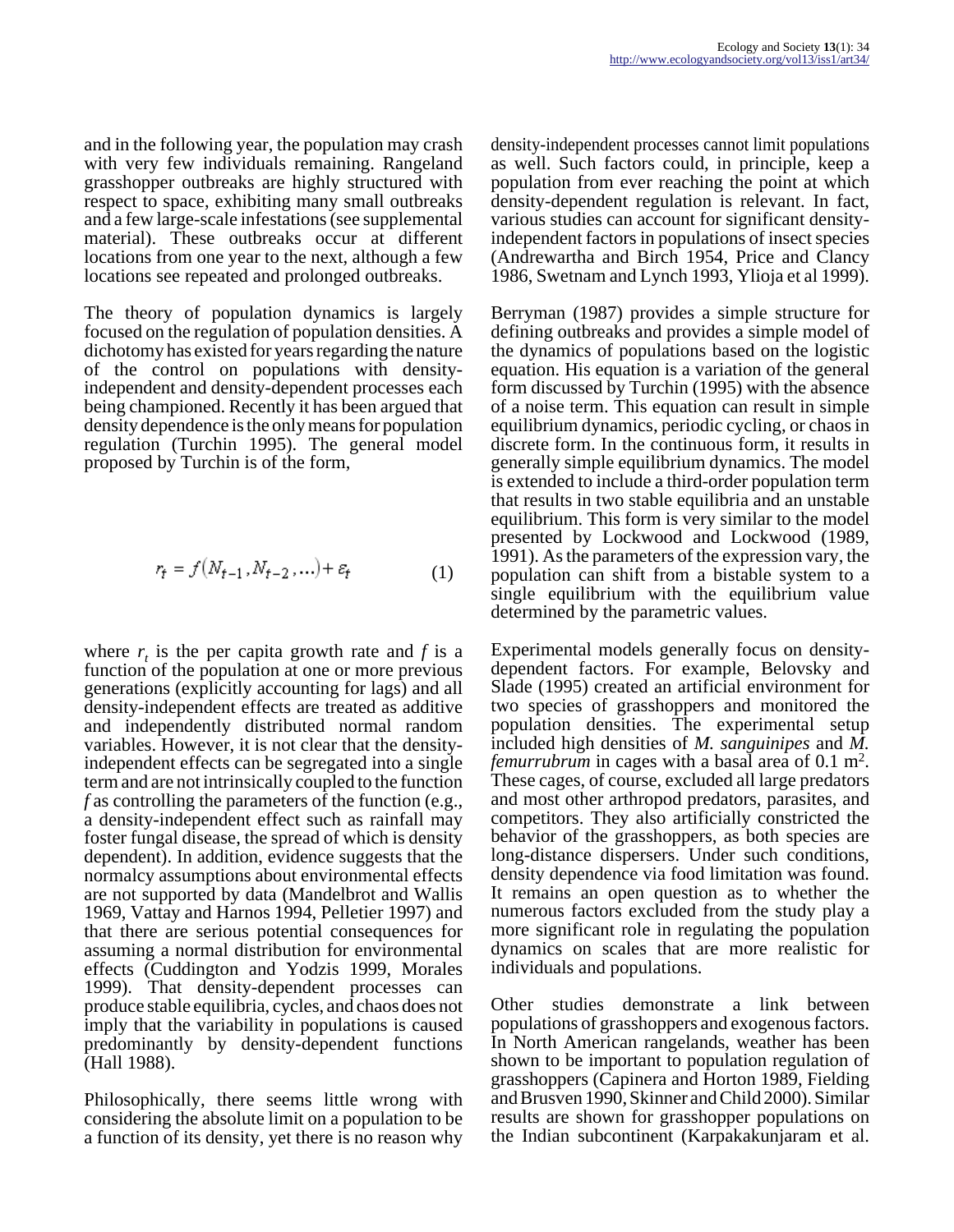2002). In each of these instances, weather, principally precipitation and temperature, appears as an important factor in the regulation of populations of grasshoppers, but no causal mechanism or model of the relationship is presented. Similarly, Branson (2005) showed a relationship between fire and population densities, and suggests that more work is required to determine a mechanism. Gage and Mukerji (1976) constructed a model based on the thermal requirements for egg and nymph development, which suggests that temperature plays a significant role in development. Thus, temperature will influence the reproductive success of each generation.

### **UNCONVENTIONAL SOLUTIONS TO THE PROBLEM OF POPULATION DYNAMICS**

Perhaps the clearest ecological relationship between grasshoppers and the rest of the natural world is that weather, through direct and indirect processes, affects population dynamics in a reliable manner that is not adequately captured in linear models (Edwards 1960, 1962, Gage and Mukerji 1977, Watts et al. 1982, Lockwood 1990b). In large part, the analytical shortcomings were probably due to the difficulty of using continuous models to reflect >10-fold increases in the densities and areas of infestation in sequential years. We have explored whether catastrophe theory would provide a useful, non-mechanistic method for understanding a system whose inner workings are poorly known (Lockwood and Lockwood 1991).

Catastrophe theory is a framework for the study of discontinuous phenomena in normally continuous systems (Thom 1972, Gilmore 1981), so its relevance to grasshopper population dynamics was readily apparent. Other researchers have used catastrophe theory in certain ecosystems to describe sudden responses of a population or other state variable to slow environmental changes. This is a perfectly valid use of catastrophe theory (although it is more a case of bifurcation theory), but the mathematics of catastrophe theory do not require time dependence in the state variable transitions. Rather, it is a topological relationship between the control and state parameters, as described by the manifold.

The cusp catastrophe (Fig. 2), which is the stable manifold of a state variable that arises from two driving or control parameters (bimonthly temperature and precipitation in our model), yielded results that were qualitatively and quantitatively consistent with 28 years of grasshopper population dynamics in four ecoregions of Wyoming. A validation procedure using data withheld from the model during development, demonstrated that a cusp catastrophe predicted rangeland grasshopper population outbreaks and crashes at a rate significantly better than chance. For example, in Wyoming's Platte Valley, the model predicted areas of infestation within 8000 ha of those that actually occurred from 1988 to 1990. The best fit was found with a model based on April–May weather (during which many of the pest grasshopper species are undergoing hatching and early development) used to predict large-scale (30% to 45% increase in the total area of infestation within a region), highdensity  $(>10$  grasshoppers/m<sup>2</sup>) outbreaks in the most frequently infested regions. However, the model was much less reliable for population crashes and relatively small-scale dynamics (15% changes in the area of infestation from one year to the next) of low population densities (four to 10 grasshoppers/m<sup>2</sup> ) in regions with less frequent outbreaks.

With respect to the question of "Under what conditions is a particular model useful for grasshopper population management?" we can say that the cusp catastrophe model showed promise for predicting substantial changes of high population densities at large spatial scales (each ecoregion was at least  $12000 \mathrm{km^2}$ ). The non-mechanistic approach to using temperature and precipitation in the model allowed a mathematically rigorous approach to what are widely regarded as critical, but intractably complex, factors. However, in our effort to discover conceptually manageable and practically useful approaches to understanding and predicting grasshopper population dynamics, we sought a yet simpler, if even more unconventional, analytical framework.

Self-organized criticality is manifest in systems consisting of a substrate that can be locally stressed such that the resulting release shifts the stress to neighboring locations, which, in turn, propagate the disturbance. Our previous analyses of 40 to 50 years of grasshopper population dynamics in Idaho and Wyoming have revealed the diagnostic features of SOC (Lockwood and Lockwood 1997). That is, ecoregions in both of the states had frequency distributions of areas infested with grasshoppers that yielded a statistically significant fit to a power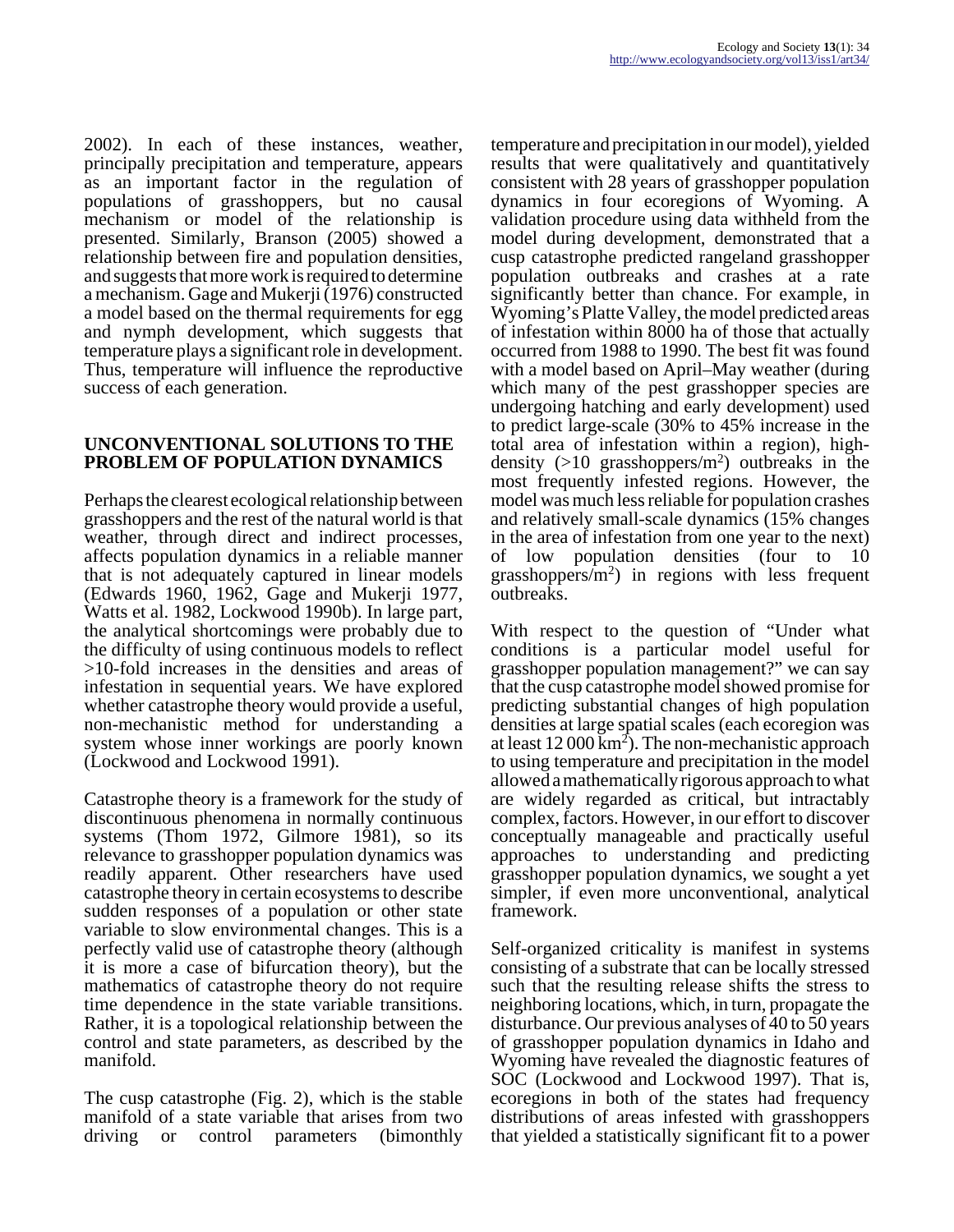**Fig. 2.** The surface represents the equilibrium manifold of the cusp catastrophe. The path marked in red demonstrates the hysteresis, sudden jump and bimodality properties of the cusp. The blue paths represent the divergence property.



law. This evidence of 1/*f* noise complemented the discovery of fractal behavior. Spatial self-similarity was evident from statistically significant correlations among areas of infestation.

The relevance of this study of large-scale, long-term dynamics to understanding and managing grasshopper population dynamics was compelling. Outbreaks and crashes may be structural elements of the system, such that grasshopper populations are not just passively responding to external forcing but self-structuring such that what appear to be small changes in weather (or predators, food, etc.) can produce large changes in the population. Because SOC reveals only the overall behavior of system, it cannot be used to forecast the size or location of a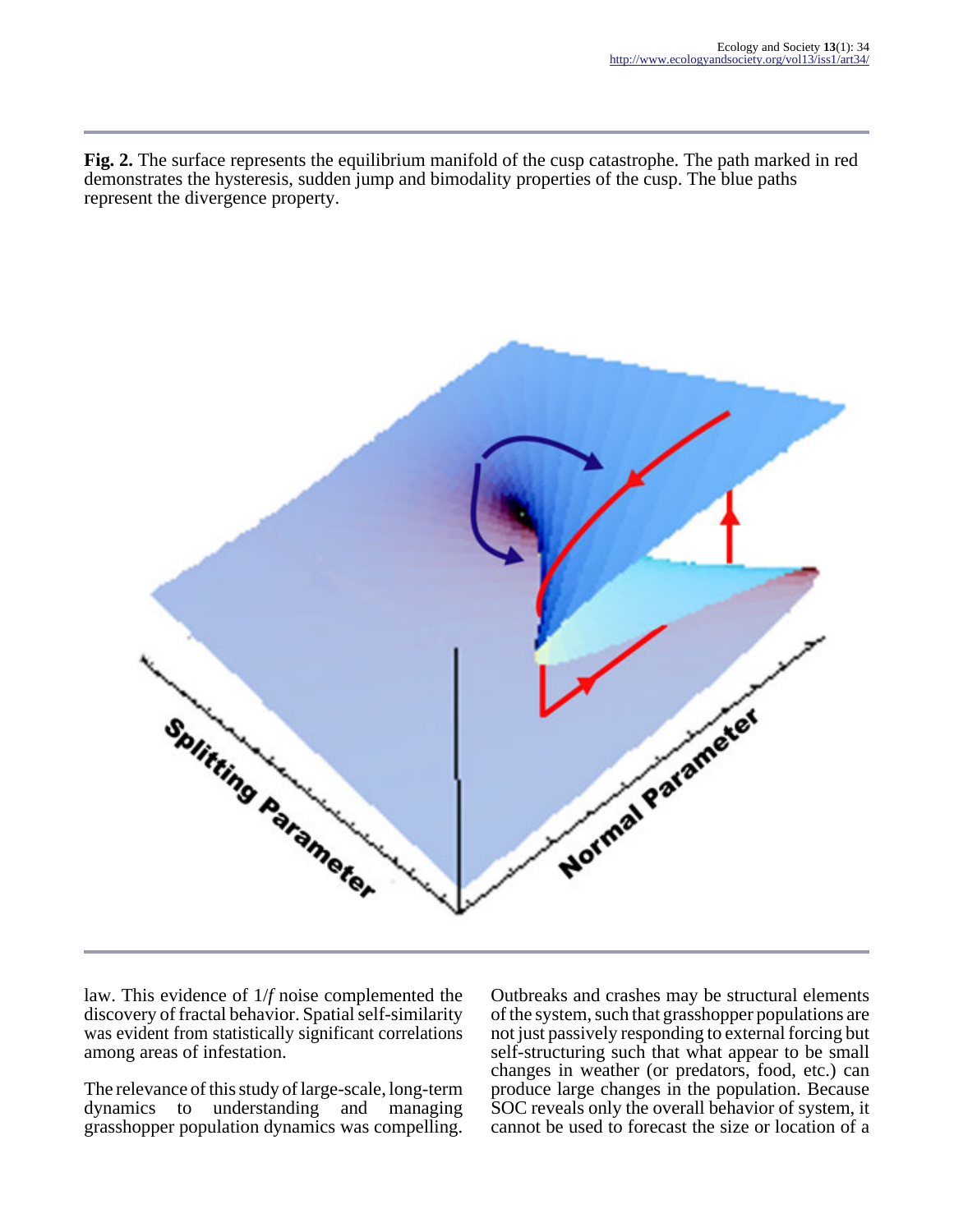particular event. To predict the next outbreak dynamic in a SOC system, the entire system must be perfectly mapped and the location of the disturbance must be precisely known. Without this knowledge, it is impossible to predict the size of the outbreak.

If grasshopper populations exhibit SOC, there are a number of potentially profound ecological and management implications (Lockwood and Lockwood 1997). The first concern pertains to the common perception among those responsible for agricultural policies pertaining to pest managers that weather and other external events are essential to inducing outbreaks. Although our work suggests that such perturbations can trigger critical events, grasshopper populations—and perhaps many other aspects of the ecological world—do not fit into "simple complexity." Rather, the population dynamics of these insects are consistent with the existence of interacting complex systems (the chaotic forces of weather superimposed on a population exhibiting SOC).

Second, policy makers in search of monistic explanations of complex pest systems may be frustrated by the evident lack of a singular mechanism to account for population dynamics. Although there may be external forcing of outbreaks or crashes, the grasshopper community may integrate internal and external processes. Taken in theoretical isolation, SOC systems may be relatively insensitive with respect to the temporal pattern of external noise. However, externalities in the real world may alter the qualitative behavior of the system, such that a system with underlying SOC could well exhibit other dynamics by virtue of such events (e.g., large-scale insecticide treatments of grasshopper populations or the introduction of nonnative predators, parasites, or pathogens into the system).

Third, policy makers may be tempted to dismiss the discovery that grasshopper population exhibited SOC, given that this process does not provide forecasts but only reflects the qualitative behavior of the system. Although specific predictions are not possible, SOC has potentially powerful implications for pest management practices. In systems exhibiting SOC, attempts to stop a critical event (e. g., a grasshopper outbreak) result in spatiotemporal dislocation. That is to say, the event is shifted to some other place and time. The bottom line for the policy maker is that the global power law is unchanged by "management."

Returning to our question of "Under what conditions is a particular model useful for grasshopper population management?" we can say that SOC is scale invariant in a spatial context but uninformative with regard to any particular temporal scale. That is, we know the size structure (power law distribution) of rangeland grasshopper outbreaks, but we cannot predict the dynamics at a future time. So this model is valuable for pest managers (and the agencies that fund them) in understanding that the allocation of resources should reflect the underlying pattern of grasshopper population dynamics. That is, the historical pattern of disassembling programs and expertise after major outbreaks in the expectation that "the problem is solved" and the infrastructure is no longer needed is utterly mistaken, for although the area of infestation will be small in most years, large and rapidly developing outbreaks are fundamental to the system.

# **TWO COMPLEXITIES AND ONE SYSTEM**

Both of the unconventional approaches outlined in the previous section involve nonlinear dynamics, but the underlying structures of the two systems are very different. Catastrophe theory is a low dimensional system with a strong exogenous control of the state variable, whereas SOC is a high dimensional system with a weak exogenous factor and a strong endogenous process. Catastrophe theory is not spatial in its formulation, whereas SOC is explicitly spatial. The question this raises is: How do two very different mathematical approaches both accurately capture the complex dynamics of grasshopper populations? We show that the cusp bifurcation can produce dynamics that are generally attributed to SOC-type systems, which leads to difficulties in determining the underlying mechanisms.

The cusp bifurcation is structured with two control parameters whose values exogenously determine the equilibrium of the state variable. For different values of the control parameters, the state variable may take on one or two stable equilibria (Fig. 2). SOC dynamics are largely determined endogenously by the configuration of the number of units arranged on the lattice. SOC gives rise to power-law distributions of cascades or outbreaks (Fig. 3A) as well as fractal self-similarity in space.

A uniform random walk in the control parameters of a cusp bifurcation results in a frequency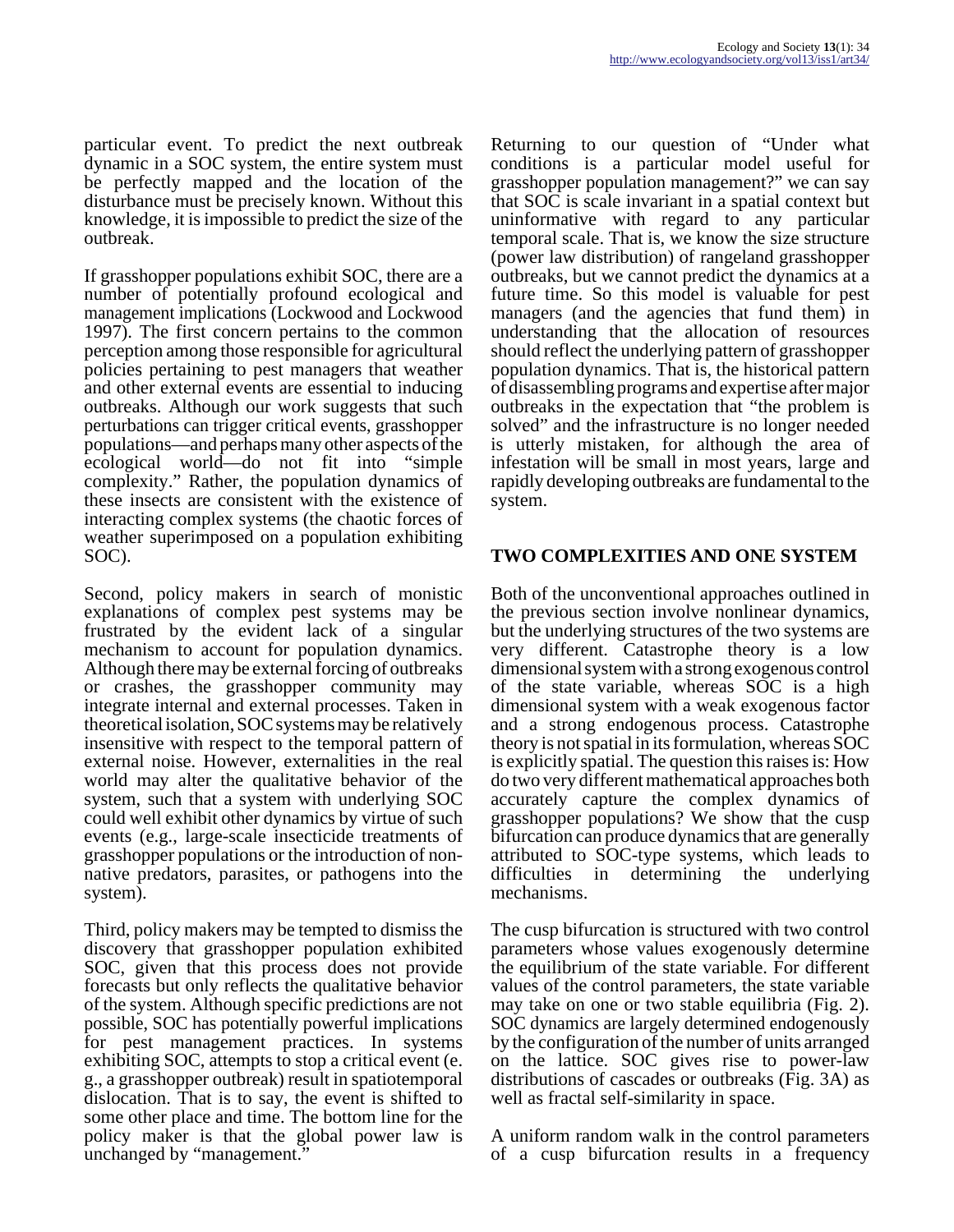**Fig. 3.** These diagrams represent: A) the frequency distribution of the standard two-dimensional sandpile model1, for 100 000 iterations. B) the distribution of the change in the state variable for a uniform random walk for the two control parameters. C) the same process as in (B) but with the scale of observation set two orders of magnitude lower.

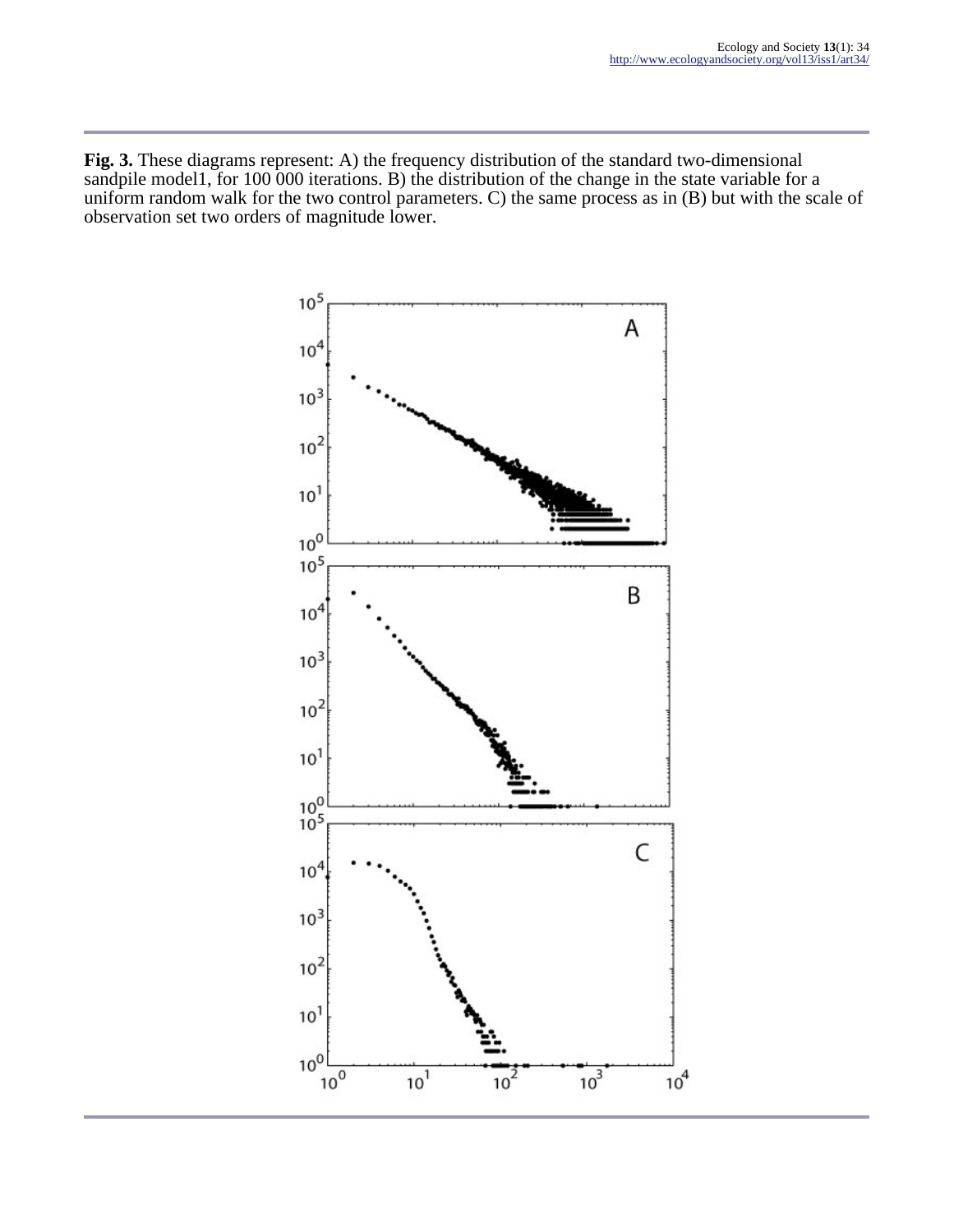distribution with a power-law shape (Fig. 3B). Note that the smallest scale of change is lower in frequency. Modification of the step size of the random walk creates a "hockey stick" type distribution (Fig. 3C).

The tail of the distribution, viewed in log-log space, is likely more important than the rather flat distribution for the very small changes in the state variable. Sampling of data over long time series in ecological systems does not produce large data sets. To analyze the frequency distribution of the series, the data must be binned. This binning will collapse the small change categories together, resulting in a heightening of the power-law portion of the data. It is also important to note that measurement error will likely cluster the small changes into a single category again resulting in a simple power-law distribution.

The distribution derived from the cusp catastrophe raises important questions about the nature of complexity in population dynamics. Although a false dichotomy is entrenched in ecological literature regarding density-dependent and densityindependent regulation of population dynamics, this distribution implies that both exogenous and endogenous factors can produce qualitatively similar dynamics. Given limited time series data, it is not clear which model is most parsimonious. Of course, the complexity of the rangeland ecosystem does not preclude the condition that both dynamical processes may be functioning in the system. Exogenous forces may drive the endogenous dynamics so that it is not the case of either/or but rather of both.

#### **A SIMPLE MODEL OF DENSITY-DEPENDENT AND INDEPENDENT PROCESSES**

We constructed a simple lattice-based model of grasshopper populations to demonstrate that a density-dependent dispersal model can account for spatial patterns that are similar to those seen in Wyoming outbreaks (see supplemental material) and yield a power-law signal indistinguishable from the time series of rangeland grasshopper populations from both Wyoming and Idaho.

Consider a lattice in which every cell has a critical threshold but that threshold is randomly determined for each cell. This differs from the SOC models in

which the threshold is constant throughout the lattice. Ecologically, this threshold is the "carrying capacity" for that cell. The population of grasshoppers is distributed among the cells at values less than or equal to each cell's threshold. These values remain constant unless a perturbation occurs. Cells that contain populations lower than their thresholds are assumed to be held in check by density-independent factors (e.g., disease) or other elements of the complex food web of the rangeland. A slow forcing function is introduced that adds a single element to a random cell. The element can be considered a single grasshopper or some scaled number of grasshoppers. If the threshold is exceeded, rather than introduce density-dependent mortality on the cell, which would mimic the artificial dynamics of caged experiments, we allow the individuals of the cell to disperse. The dispersers are randomly distributed to the neighboring cells.

If a cell has been evacuated and the cascade causes dispersers to enter that empty cell these individuals are lost, under the assumption that the prior inhabitants consumed the forage in the cell before migrating. Thus, density-dependent mortality can occur, but it must be coupled with dispersal.

The set of rules includes several important biological factors that are generally absent in unstructured models. More realism as additional rules to the lattice dynamics could be included, but we start with the simplest set of rules that broadly captures the ecological dynamics.

The resulting dynamics are presented as a spatial time series (see supplemental material) and as a frequency distribution (Fig. 4). The spatial time series shows patterns that are qualitatively similar to the Wyoming spatial data (see supplemental material). It is important to note that the model can produce only single outbreaks at a time due to the disturbance regime. The multiple outbreaks in the Wyoming data imply that the model will need to be adjusted to include the possibility of multiple disturbances at a single time step. The model produces patterns similar to the standard sandpile model. Although these spatial patterns are fractal, the Wyoming data are at a resolution insufficient to determine if the geometry of the outbreaks is indeed fractal.

The frequency distribution (Fig. 4) of the model clearly demonstrates a power-law relationship that is akin to both the sandpile model and the data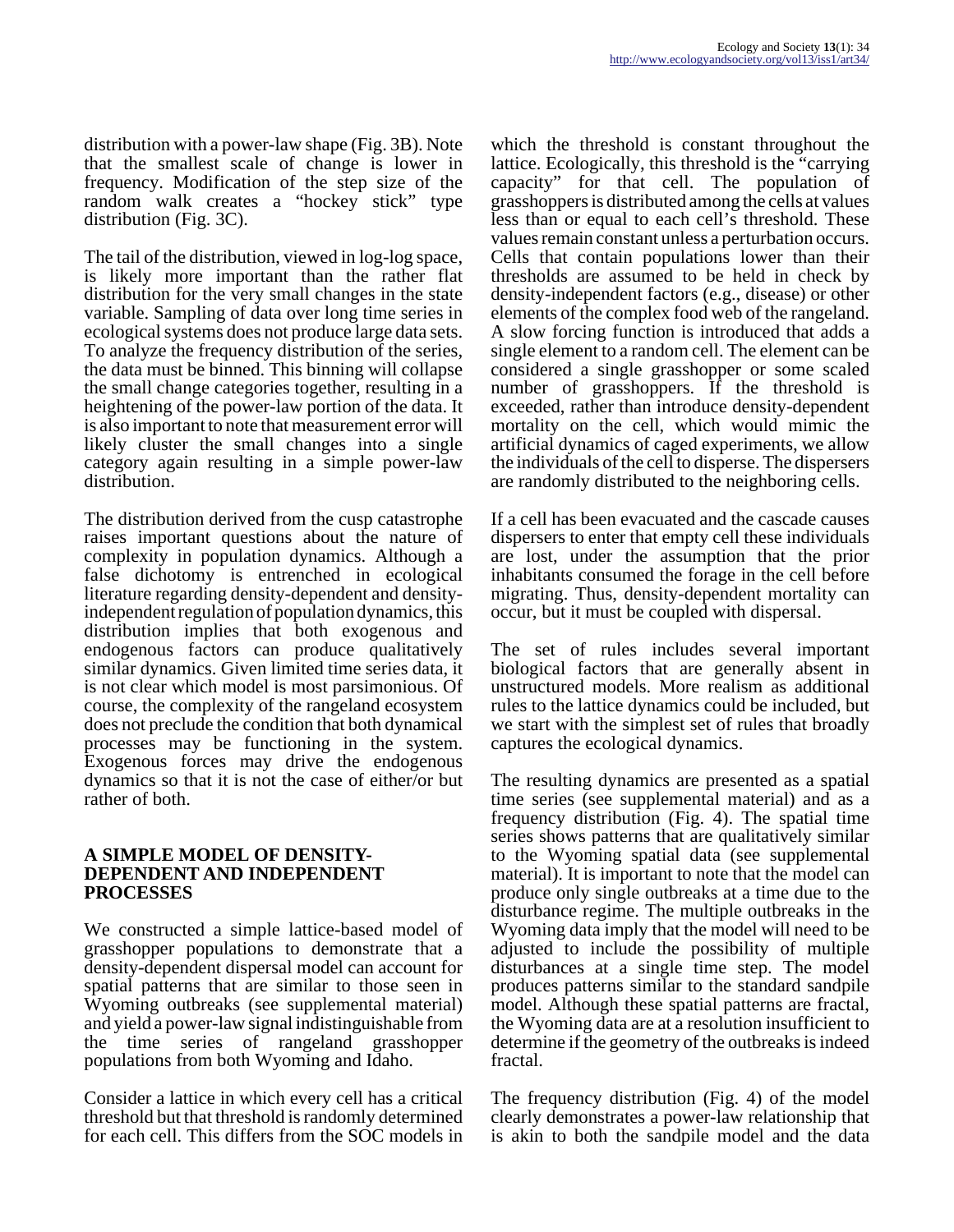

**Fig. 4.** The frequency distribution of the size of outbreaks from the population model over 50 000 iterations.

collected from rangeland systems. A variety of systems can produce 1/*f* distributions (Pascual and Guichard 2005), but this simple model demonstrates that incorporating some of the basic biological processes with a spatial structure results in patterns similar to the spatial time series and the frequency distribution of the outbreak sequence.

## **DISCUSSION**

Evidence for simple linear models to accurately produce dynamics that adequately describe grasshopper populations is completely lacking. The frequency distribution of the outbreaks points dramatically to nonlinear processes. Although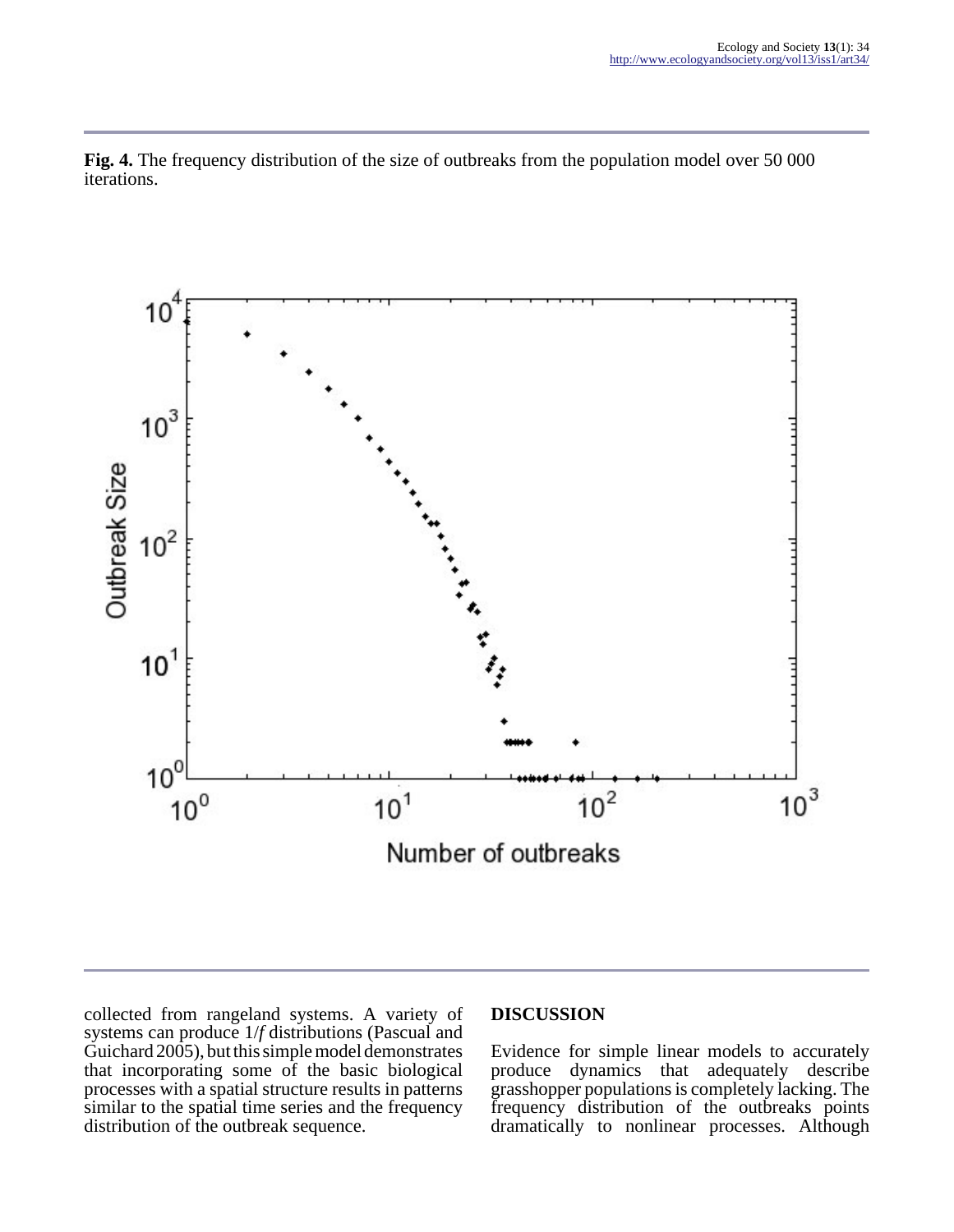delayed density dependence can create oscillations and simple discrete logistic models can create chaos, the time series data for grasshoppers demonstrate that these descriptions are insufficient to capture the observed dynamics.

The theoretical constructs that capture much of the qualitative behavior of outbreaks suggest that precise predictions, even in the short term, are highly unlikely. More work is necessary to improve the testing of such models against data, and this work must be informed by both theory and empirical studies. An active and constructively critical dialog between field researchers and modelers appears to have the greatest potential for generating useful solutions.

The food web presented in this paper hints at the complexity of the rangeland ecosystem, but it is incomplete. Most grasshopper species are generalists and the extent of their diets remains unknown. Even specialist species usually feed within a genus rather than being coupled tightly to a single species. Importantly, relevant ecological studies of the natural history of predators, parasites, and pathogens have virtually stalled. The best source for information regarding these organisms is over 40 years old, and the grasshopper species about which we have the greatest amount of data is *M. spretus*, which went extinct over a century ago. Without extensive natural history data, the ability to parameterize models remains insufficient to provide valuable tests for the theoretical studies.

Theory also suffers from strong dichotomous viewpoints. For too long has the debate of endogenous vs. exogenous regulation stymied successful theoretical insights into outbreak dynamics. Clearly, any population must ultimately be limited by density-dependent factors, if for no other reason than all habitats are finite in size and all organisms occupy non-zero space. But there is no evidence to suggest that density-independent process cannot dominate population dynamics over extended time scales. Berryman (1987) presents a model that is very similar to the cusp catastrophe, and he even points out that, as the environment shifts the parameters of the model, the equilibrium shifts from multiple stable states to a single value determined by the parameter. It is clear that the model is of the form of an equilibrium determined by the state of the population (endogenous control), which is a function of the environmental variation that influences the parameter space (exogenous

control). This is, of course, exactly the same relationship provided by the cusp catastrophe. Likewise, Belovsky and Slade (1995) argue for density dependence, yet point out both that this value is a function of the environment and that densities are tied to weather. Again exogenous processes operate to constrain the endogenous process occurring in the experimental treatment. Thus, the question is not, "Which process is 'right' or has absolute primacy?" but, "How do the processes interact and under what conditions does a particular model yield useful information?"

As we show with a simple lattice-based model, a small exogenous forcing function coupled with density-dependent movement can provide qualitative and quantitative dynamics strikingly similar to actual data. This finding exemplifies the potential for conceptual approaches to theory choice in ecology that are both instrumentalist (treating theories as tools for problem solving, rather than as metaphysical commitments to the way the world "really is") and pluralistic (open to the possibility of perspectivism in which concepts can be cast in terms of "both A and B," rather than "either A or B"). As such, the choice of an analytical or explanatory method becomes a problem of contingency—knowing under what conditions a concept applies—rather than absolutism. This approach to solving ecological problems is functionally aligned with the philosophy of pragmatism. The right model to address a problem is a function of how we have chosen to frame the situation and whether the model provides a result (understanding, prediction, or control) that accords with the cultural, social, political, economic, ethical, or aesthetic outcomes that we desire.

In the case of our attempts to model the population dynamics of rangeland grasshoppers, we have selfconsciously sought tools that provide pest managers with forecasts (e.g., the cusp catastrophe) and insights (e.g., SOC). These results were intended to support managers in their efforts to both allocate resources (e.g., survey personnel, insecticides, and application equipment) and understand the ecological limitations of the system (e.g., local dynamics may not be tractable and interventions may function to spatiotemporally shift, rather than eliminate, infestations). To refine future forecasting efforts, field data on grasshopper densities should be collected with regard to taxonomy. Although it would be impractical to collect data for each species, at the very least the population densities of the major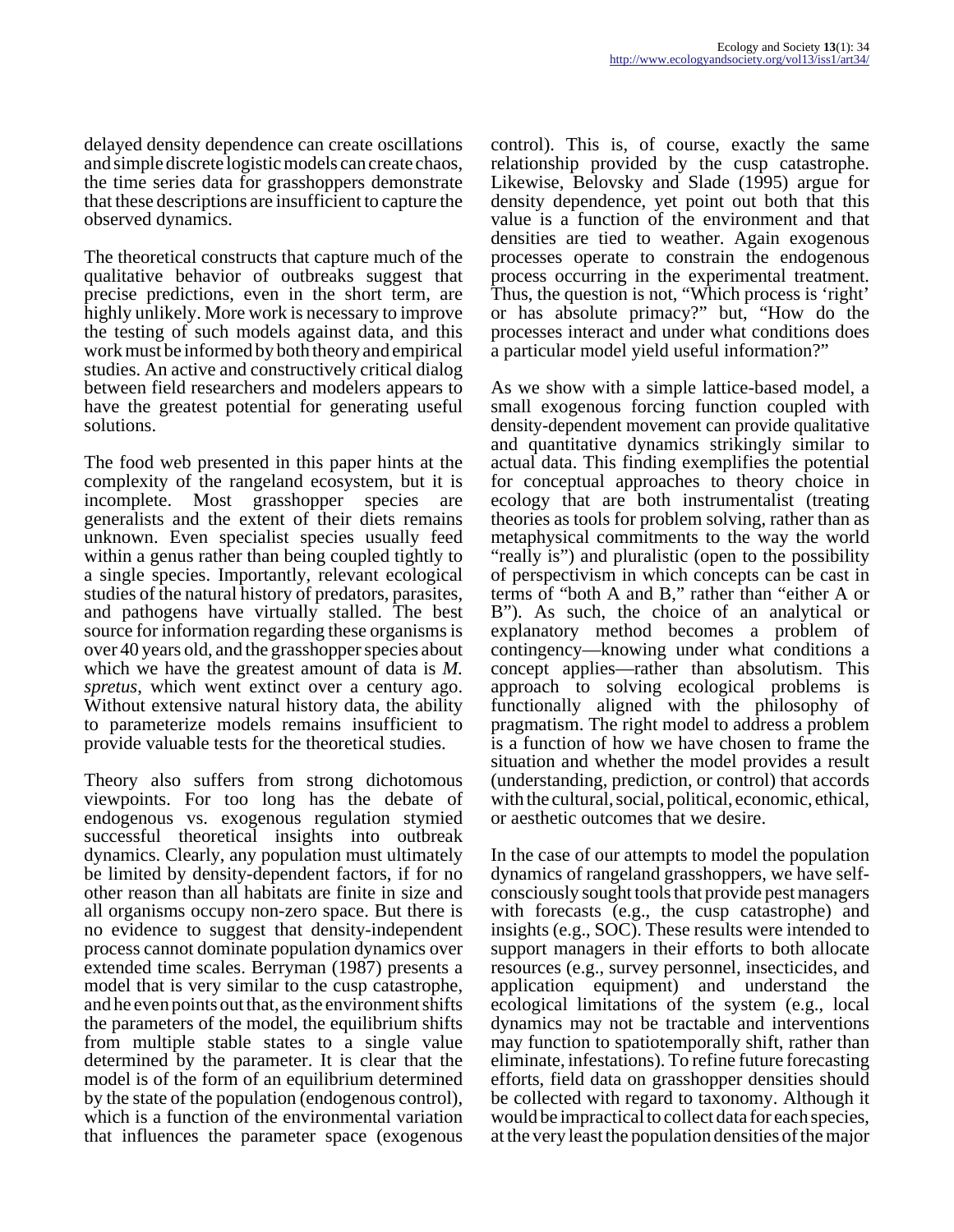pest outbreak species should be differentiated from that of the non-pest species. Within the 10–15 pest species, data on each might well be within the capabilities of the surveying agencies. In the course of these pragmatically driven developments, important insights with respect to the dynamics of complex systems have emerged, which is something of a reversal of the traditional view that basic research gives rise to applied science.

# **SUPPLEMENTAL MATERIAL**

The dynamics of grasshopper populations have large spatial structure and a temporal span of many years. Single synoptic maps of outbreaks (e.g., Schell and Lockwood, 1997) capture only a small representation of the processes. To better explore the dynamics, we constructed movies of the outbreaks and the model that allow a visual comparison of the dynamical processes that offer a perspective different from any single statistic or metric that could be applied to the spatiotemporal series.

The first movie (Appendix 1) illustrates the areas in Wyoming that experience outbreaks on an annual temporal scale. Each outbreak region, shaded in pink, represents the area of infestation at more than eight individuals per square yard. The boundaries on the map denote the counties of the state.

The second movie (Appendix 2) captures 50 iterations of the population model. Areas colored in pink are those that are above the threshold for their location for that iteration. The lattice grid is 100 x 100, with absorbing boundary conditions.

*Responses to this article can be read online at: <http://www.ecologyandsociety.org/vol13/iss1/art34/responses/>*

## **Acknowledgments:**

*DRL was supported by NSF grant DGE-0221595 and the USDA-ARS. We would like to thank the two anonymous reviewers for their constructive comments.*

### **LITERATURE CITED**

**Andrewartha, H. G., and L. C. Birch.** 1954. *The distribution and abundance of animals.* University of Chicago Press, Chicago, Illinois, USA.

**Arjo, W., and D. H. Pletscher.** 1999. Behavioral responses of coyotes to wolf recolonization in northwestern Montana. *Canadian Journal of Zoology* **77**(12):1919–1927. [online] URL: [http://ar](http://article.pubs.nrc-cnrc.gc.ca/ppv/RPViewDoc?_handler_=HandleInitialGet&journal=cjz&volume=77&calyLang=eng&articleFile=z99-177.pdf) ticle.pubs.nrc-cnrc.gc.ca/ppv/RPViewDoc? handler  $=$ HandleInitialGet&journal=cjz&volume=77&calyLang= [eng&articleFile=z99-177.pdf](http://article.pubs.nrc-cnrc.gc.ca/ppv/RPViewDoc?_handler_=HandleInitialGet&journal=cjz&volume=77&calyLang=eng&articleFile=z99-177.pdf).

**Banfield, A. W. F.** 1974. *The mammals of Canada.* University of Toronto Press, Toronto, Ontario, Canada.

**Bekoff, M.** 1977. *Canis latrans. Mammal Species* **79**:1–9.

**Belovsky, G. E., and J. B. Slade.** 1995. Dynamics of two Montana grasshopper populations: relationships among weather, food abundance and intraspecific competition. *Oecologia* **101**:383–396.

**Berryman, A. A.** 1987. The theory and classification of outbreaks, Pages 3–30 *in* P. Barbosa and J. C. Schultz, editors. *Insect outbreaks.* Academic Press, San Diego, California, USA.

**Branson, D. H.** 2005. Effects of fire on grasshopper assemblages in a northern mixed-grass prairie. *Environmental Entomology* **34**(5):1109–1113. [online] URL: [http://www.bioone.org/perlserv/?request=](http://www.bioone.org/perlserv/?request=get-document&doi=10.1603%2F0046-225X%282005%29034%5B1109%3AEOFOGA%5D2.0.CO%3B2) [get-document&doi=10.1603%2F0046-225X%282005%](http://www.bioone.org/perlserv/?request=get-document&doi=10.1603%2F0046-225X%282005%29034%5B1109%3AEOFOGA%5D2.0.CO%3B2) [29034%5B1109%3AEOFOGA%5D2.0.CO%3B2](http://www.bioone.org/perlserv/?request=get-document&doi=10.1603%2F0046-225X%282005%29034%5B1109%3AEOFOGA%5D2.0.CO%3B2) .

**Capinera, J. L., and D. H. Horton.** 1989. Geographic variation in effects of weather on grasshopper infestation. *Environmental Entomology* **18**:8–14.

**Capinera, J. L., R. D. Scott, and T. J. Walker.** 2005. *Field guide to grasshoppers, katydids, and crickets of the United States.* Cornell University Press, Ithaca, New York, USA.

**Capinera, J. L., and T. S. Sechrist.** 1982. Grasshoppers (Acrididae) of Colorado: identification, biology, and management. Colorado State University Experiment Station Bulletin 584S, Fort Collins, Colorado, USA.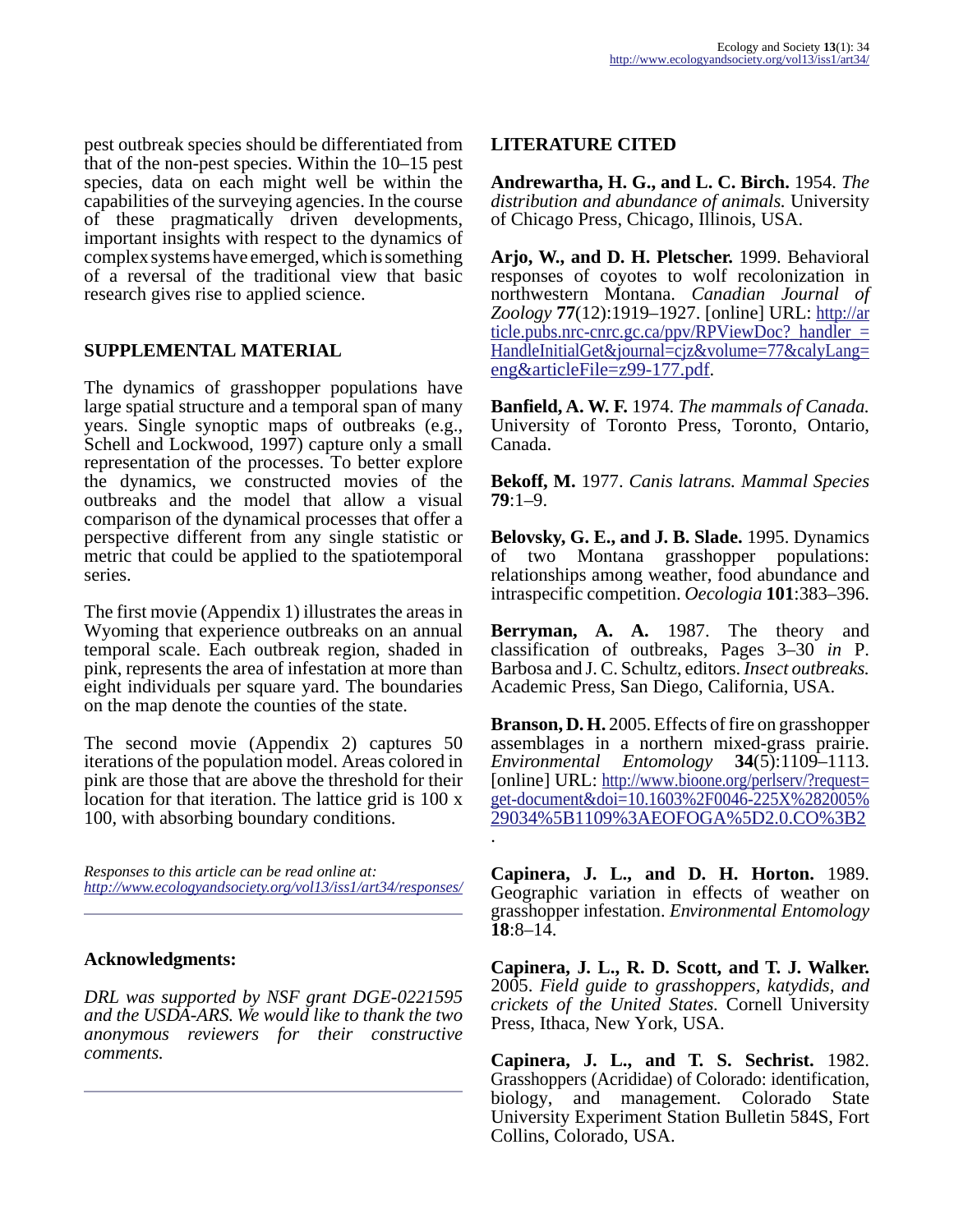**Chapman, R. F.** 1990. Food selection. Pages 29– 72 *in* R. F. Chapman and A. Joern, editors. *Biology of grasshoppers.* Wiley, New York, New York, USA.

**Cuddington, K. M., and P. Yodzis.** 1999. Black noise and population persistence. *Proceedings of the Royal Society London B* **266**:969–973.

**Edwards, R. L.** 1960. Relationship between grasshopper abundance and weather conditions in Saskatchewan, 1930–1958. *The Canadian Entomologist* **92**:619–624.

**Edwards, R. L.** 1962. A critical appraisal of grasshopper forecasting maps in Saskatchewan, 1936–1958. *Journal of Economic Entomology* **55**:288–292.

**Fielding, D. J., and M. A. Brusven.** 1990. Historical analysis of grasshopper (Orthoptera: Acrididae) population responses to climate in southern Idaho, 1950–1980. *Environmental Entomology* **19**(6):1786–1791.

**Gage, S. H., and M. K. Mukerji.** 1976. A predictive model for seasonal occurrence of three grasshopper species in Saskatchewan (Orthoptera: acrididae). *The Canadian Entomologist* **108**:245– 253.

**Gage, S. H., and M. K. Mukerji.** 1977. A perspective of grasshopper population distribution of Saskatchewan and interrelationships with weather. *Environmental Entomology* **80**:469–479.

**Gilmore, R.** 1981. *Catastrophe theory for scientist and engineers.* Wiley, New York, New York, USA.

**Hall, C. A. S.** 1988. An assessment of several of the historically most influential theoretical models used in ecology and of the data provided in their support. *Ecological Modelling* 43:5–31.

**Hewitt, G. B., and J. A. Onsager.** 1983. Control of grasshoppers on rangeland in the United States—a perspective. *Journal of Range Management* **36**:202–207.

**Joern, A., and S. B. Gaines.** 1990. Population dynamics and regulation in grasshoppers. Pages 415–482 *in* R. F. Chapman and A. Joern, editors. *Biology of grasshoppers.* Wiley, New York, New York, USA.

**Karpakakunjaram, V., M. D. Kolatkar, and M. C. Muralirangan.** 2002. Effects of abiotic factors on the population of an acridid grasshopper, *Diabolocatantops pinguis* (Orthoptera: Acrididae) at two sites in southern India: a three-year study. *Journal of Orthoptera Research* **11**(1):55–62. [online] URL: [http://www.bioone.org/perlserv/?request=](http://www.bioone.org/perlserv/?request=get-abstract&issn=1082-6467&volume=011&issue=01&page=0055) [get-abstract&issn=1082-6467&volume=011&issue](http://www.bioone.org/perlserv/?request=get-abstract&issn=1082-6467&volume=011&issue=01&page=0055)  $=01$ &page=0055.

**Kemp, W. P., S. J. Harvey, and K. M. O'Neill.** 1990. Patterns of vegetation and grasshopper community composition. *Oecologia* **83**:299–308.

**LaChapelle, A., F. Messier, and M. Crete.** 1984. Importance of moose as a black bear food in southwest Quebec. *Alces* **20**:79–83.

**Lavigne, R. J., and R. E. Pfadt.** 1966. Parasites and predators of Wyoming rangeland grasshoppers. Monograph 3. University of Wyoming and Wyoming Agricultural Experiment Station, Laramie, Wyoming, USA.

**Lockwood, J. A.** 1990a. Rangeland grasshopper ecology. Pages 83–102 *in* S. K. Gangwere, M. C. Muralirangan, and M. Muralirangan, editors. *The bionomics of grasshoppers, katydids and their kin.* CAB International, Wallingford, UK.

**Lockwood, J. A.** 1990b. Grasshopper population dynamics: a prairie perspective. Pages 103–127 *in* S. K. Gangwere, M. C. Muralirangan, and M. Muralirangan, editors. *The bionomics of grasshoppers, katydids and their kin.* CAB International, Wallingford, UK.

**Lockwood, J. A., R. Anderson-Sprecher, and S. P. Schell.** 2002. When less is more: optimization of reduced agent-area treatments (RAAT) for management of rangeland grasshoppers. *Crop Protection* **21**:551–562. [online] URL: [http://dx.doi.](http://dx.doi.org/10.1016/S0261-2194(01)00145-4) [org/10.1016/S0261-2194\(01\)00145-4](http://dx.doi.org/10.1016/S0261-2194(01)00145-4).

**Lockwood, D. R., and J. A. Lockwood.** 1989. Application of catastrophe theory to population dynamics of rangeland grasshoppers. Pages 268– 277 *in* L. L. McDonald, B. F. Manly, and J. A. Lockwood, editors. *Estimation and analysis of insect populations.* Springer Verlag, New York, New York, USA.

**Lockwood, D. R., and J. A. Lockwood.** 1997. Evidence of self-organized criticality in insect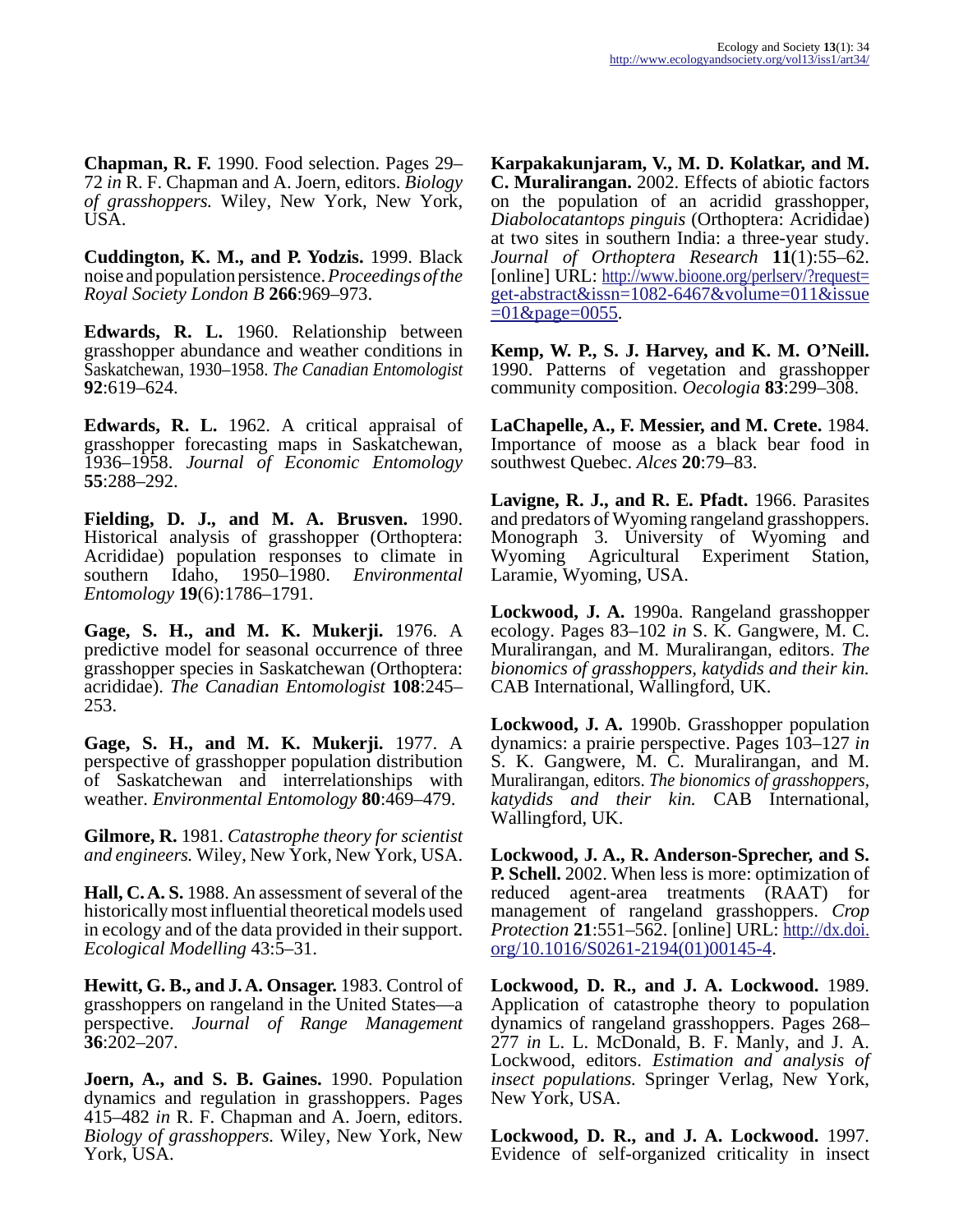populations. *Complexity* **2**:49–58.

**Lockwood, J. A., and D. R. Lockwood.** 1991. Rangeland grasshopper (Orthoptera: Acrididae) population dynamics: insights from catastrophe theory. *Environmental Entomology* **20**:970–980.

**Lockwood, J. A., and D. R. Lockwood.** 1993. Catastrophe management: a unified paradigm for rangeland ecosystem dynamics. Journal of Range Management **46**: 282–288. (online) URL: [http://ww](http://www.jstor.org/pss/4002459) [w.jstor.org/pss/4002459](http://www.jstor.org/pss/4002459).

**Lockwood, J. A., and S. P. Schell.** 1995. Rangeland grasshopper outbreak dynamics: gradient, eruptive, both, or neither? *Journal of Orthoptera Research* **4**:35–48.

**Mandelbrot, B. B., and J. R. Wallis.** 1969. Some long-run properties of geophysical records. *Water Resources Research* **5**:321–340.

**Morales, J. M.** 1999. Viability in a pink environment: why "white noise" models can be dangerous. *Ecology Letters* **2**:228–232. [online] URL: [http://dx.doi.org/10.1046/j.1461-0248.1999.00074.](http://dx.doi.org/10.1046/j.1461-0248.1999.00074.x) [x](http://dx.doi.org/10.1046/j.1461-0248.1999.00074.x).

**Narisu, J. A. Lockwood, and S. P. Schell.** 1999. A novel mark–recapture technique and its application to monitoring the direction and distance of local movements of rangeland grasshoppers (Orthoptera: Acrididae) in the context of pest management. *Journal of Applied Ecology* **36**:604–617. [online] URL: [http://dx.doi.org/10.1046/j.1365-2664.1999.00421.](http://dx.doi.org/10.1046/j.1365-2664.1999.00421.x) [x](http://dx.doi.org/10.1046/j.1365-2664.1999.00421.x).

**Pascual, M., and F. Guichard.** 2005. Criticality and disturbance in spatial ecological systems. *Trends in Ecology and Evolution* 20(2):88–95. [online] URL: [http://dx.doi.org/10.1016/j.tree.2004](http://dx.doi.org/10.1016/j.tree.2004.11.012) [.11.012](http://dx.doi.org/10.1016/j.tree.2004.11.012).

**Pelletier, J. D.** 1997. Analysis and modeling of the natural variability of climate. *Journal of Climate* **10**:1331–1342.

**Peterson, R .L.** 1955. *North American moose.* University of Toronto Press, Toronto, Ontario, Canada.

**Pfadt, R. E.** 2002. *Field guide to the common western grasshoppers.* Third edition. Wyoming Agricultural Experiment Station Bulletin 912, Laramie, Wyoming, USA.

**Pierce, D. J., and J. M. Peek.** 1984. Moose habitat use and selection patterns in north-central Idaho. *Journal of Wildlife Management* **48**(4):1335–1343.

**Price, P. W., and K. M. Clancy.** 1986. Multiple effects of precipitation on *Salix lasiolepis* and populations of the stem-galling sawfly, *Eurara lasiolepis*. *Ecology Research* **1**:1–14.

**Ritchie, B. W.** 1978. Ecology of moose in Fremont County, Idaho. Wildlife Bulletin No. 7, Idaho Department of Fish and Game, Boise, Idaho, USA.

**Schell, S. P., and A. V. Latchininsky.** 2006. *Grasshoppers of Wyoming and the West.* [online] URL: [http://www.sdvc.uwyo.edu/grasshopper/ghwywfrm.](http://www.sdvc.uwyo.edu/grasshopper/ghwywfrm.htm) [htm.](http://www.sdvc.uwyo.edu/grasshopper/ghwywfrm.htm)

**Schell, S. P., and J. A. Lockwood.** 1997. Spatial analysis of ecological factors related to grasshopper population dynamics in Wyoming. *Environmental Entomology* **26**:1343–1353.

**Skinner, K. M., and R. D. Child.** 2000. Multivariate analysis of the factors influencing changes in Colorado grasshopper abundances. *Journal of Orthoptera Research* **9**:103–109.

**Streett, D. A., and M. R. McGuire.** 1990. Pathogenic diseases of grasshoppers. Pages 483– 516 *in* R. F. Chapman and A. Joern, editors. *Biology of grasshoppers.* Wiley, New York, New York, USA.

**Swetnam, T. W., and A. M. Lynch.** 1993. Multicentury, regional-scale patterns of western spruce budworm outbreaks. *Ecological Monographs* **63**(4):399–424.

**Thom, R.** 1972. *Structural stability and morphogenesis.* (English translation, D.H. Fowler, 1975.) Addison Wesley, Reading, Massachusetts, USA.

**Turchin, P.** 1995. Population regulation: old arguments and a new synthesis. Pages 19–42 *in* N. Cappuccino, editor. *Population dynamics.* Academic Press, San Diego, California, USA.

**Watts, J. G., E. W. Huddleston, and J. L. Capinera.** 1982. Rangeland entomology. *Annual Review of Entomology* **27**:283–311.

**Vattay, G., and A. Harnos.** 1994. Scaling behavior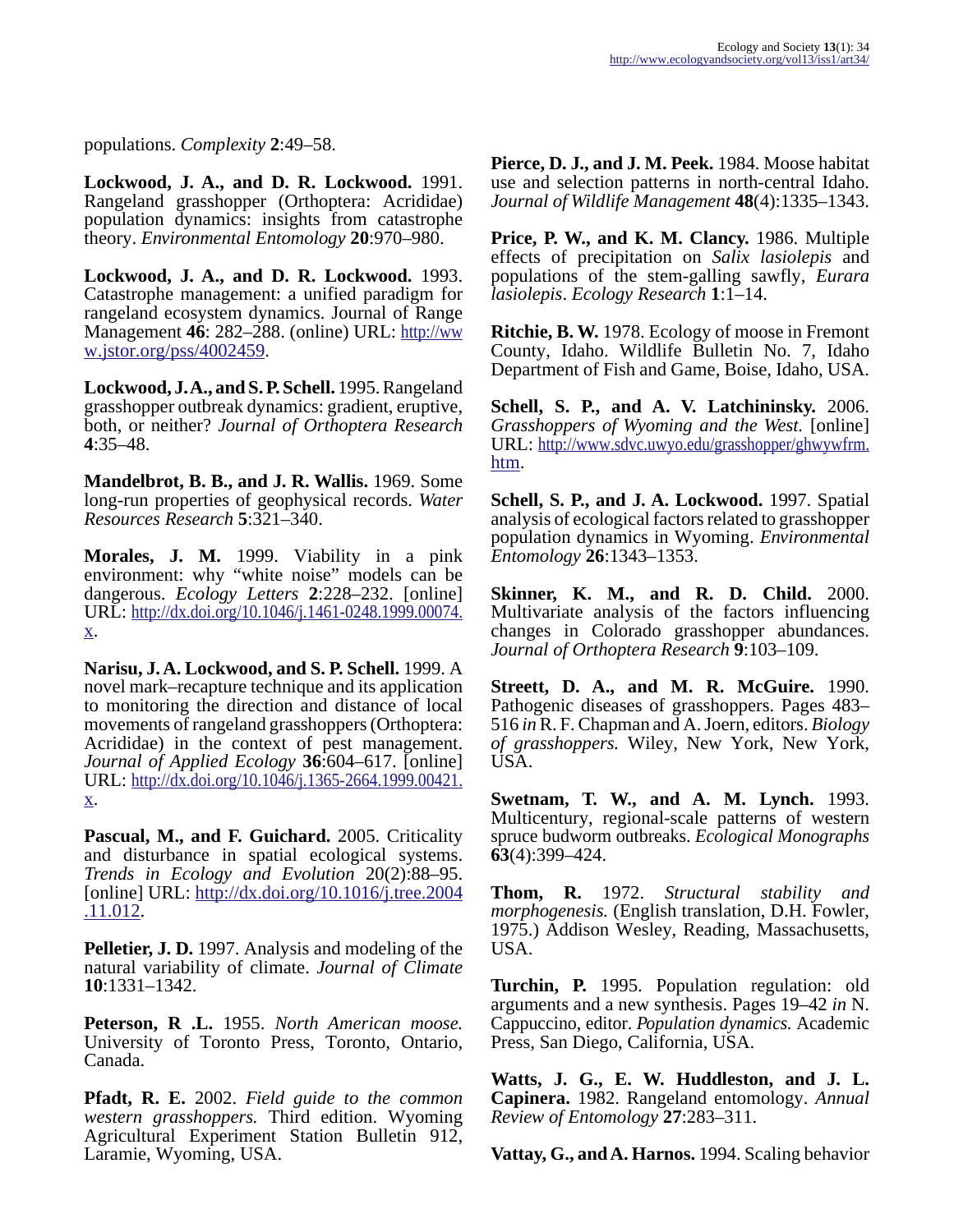in daily air humidity fluctuations. *Physical Review Letters* **73**:768–771.

**Ylioja, T., H. Roininen, M. P. Ayres, M. Rousi, and P. W. Price.** 1999. Host-driven population dynamics in an herbivorous insect. *Proceedings of the National Academy of Sciences U.S.A.* **96** (19):10735–10740. [online] URL: [http://www.pnas.](http://www.pnas.org/cgi/content/full/96/19/10735) [org/cgi/content/full/96/19/10735.](http://www.pnas.org/cgi/content/full/96/19/10735)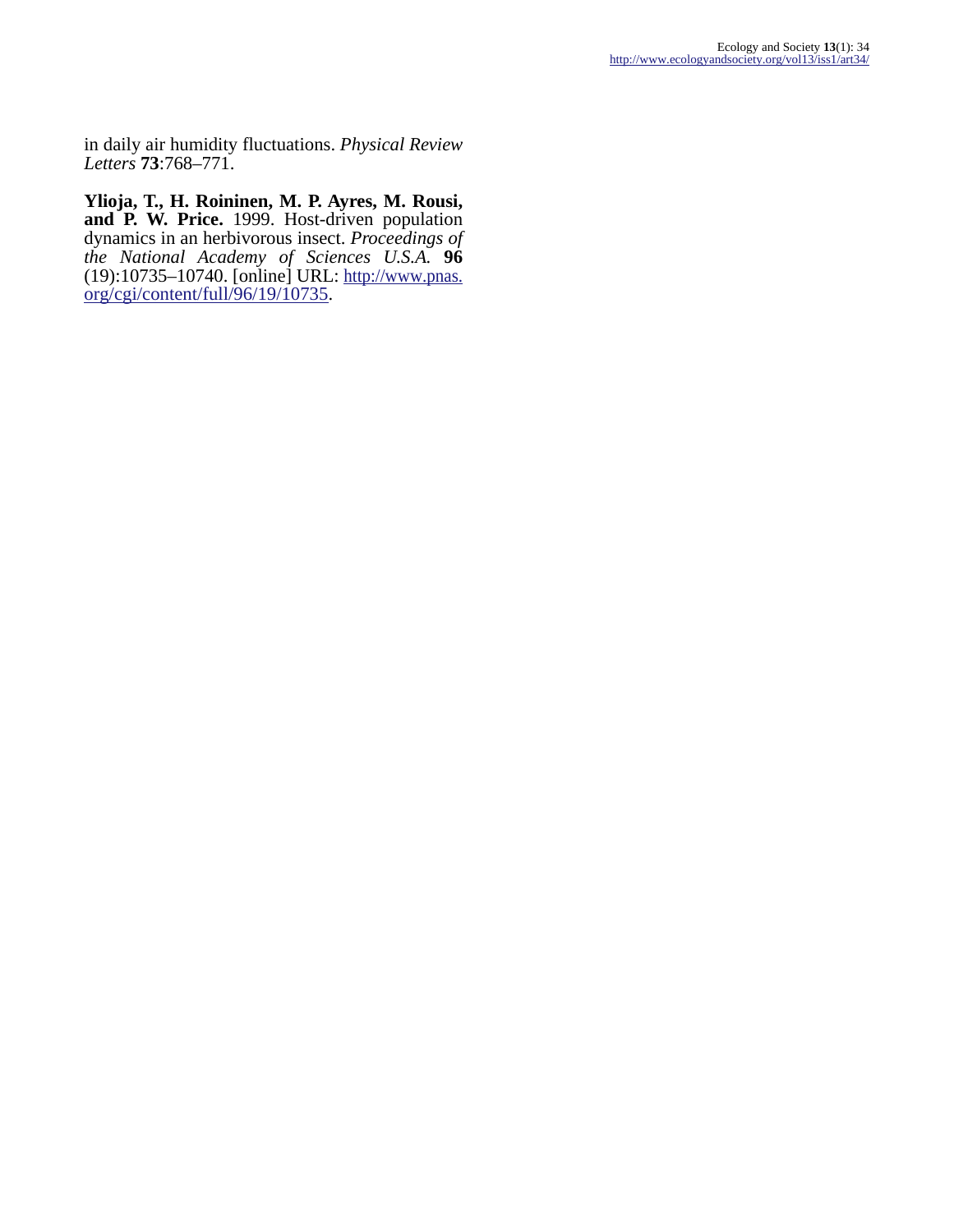**Appendix 1.** The movie illustrates the areas in Wyoming that experience outbreaks on an annual temporal scale. Each outbreak region, shaded in pink, represents the area of infestation at >8 individuals per square yard. The boundaries on the map denote the counties of the state. (File size: 7184.9 KB, File type: Windows Media Video File, View with: Windows Media Player)

*[Please click here to download file 'appendix1.wmv'.](http://www.ecologyandsociety.org/2496/appendix1.wmv)*